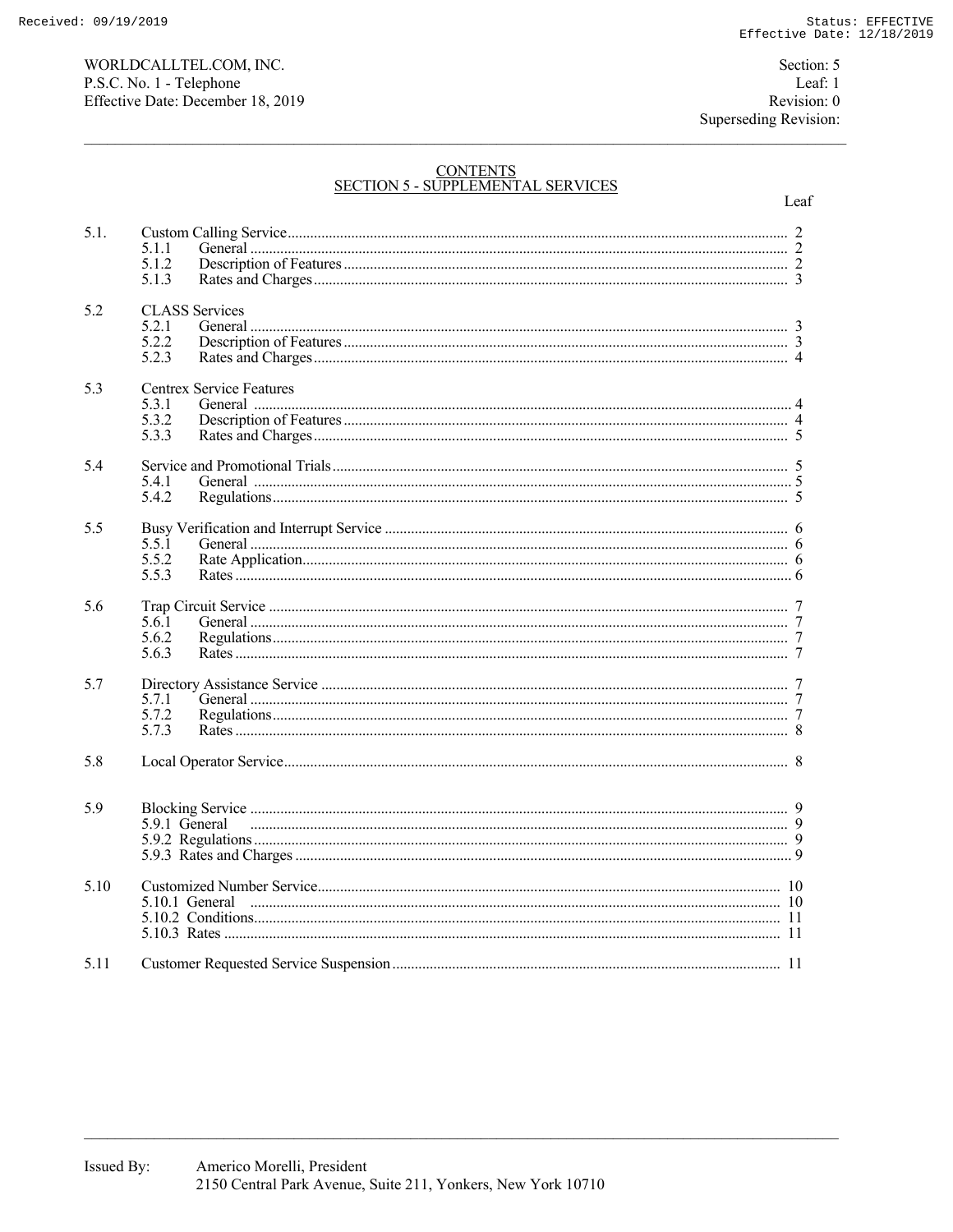# SECTION 5 - SUPPLEMENTAL SERVICES

## 5.1 CUSTOM CALLING SERVICE

5.1.1 General

 The features in this section are made available on an individual basis or as part of multiple feature packages. All features are provided subject to availability; features may not be available with all classes of service. Transmission levels may not be sufficient in all cases.

## 5.1.2 Description of Features

a. Three Way Calling/Call Hold

 The Three Way Calling feature allows a customer to add a third party to an existing two-way call and form a 3-way call. The call must have been originated from outside the station group and terminate to a station within the station group. The Call Hold feature allows a customer to put any in-progress call on hold by flashing the switchhook and dialing a code. This frees the line to allow the customer to make an outgoing call to another number. Only one call per line can be on hold at a time. The third party cannot be added to the original call.

b. Call Forwarding

 Call Forwarding, when activated, redirects attempted terminating calls to another customer-specific line. The customer may have to activate and deactivate the forwarding function and specify the desired terminating telephone number during each activation procedure. Call originating ability is not affected by Call Forwarding.

 The calling party is billed for the call to the called number. If the forwarded leg of the call is chargeable, the customer with the Call Forwarding is billed for the forwarded leg of the call.

 Call Forwarding - Busy automatically reroutes an incoming call to a customer predesignated number when the called number is busy.

 Call Forwarding - Don't Answer automatically reroutes an incoming call to a customer predesignated number when the called number does not answer within the number of rings programmed by the Company.

 Call Forwarding - Variable allows the customer to choose to reroute incoming calls to another specified telephone number. The customer must activate and deactivate this feature.

c. Call Waiting/Cancel Call Waiting

 Call Waiting provides a tone signal to indicate to a customer already engaged in a telephone call that a second caller is attempting to dial in. It will also permit the customer to place the first call on hold, answer the second call and then alternate between both callers. Cancel Call Waiting (CCW) allows a Call Waiting (CW) customer to disable CW for the duration of an outgoing telephone call. CCW is activated (i.e., CW is disabled) by dialing a special code prior to placing a call, and is automatically deactivated when the customer disconnects from the call.

 d. Distinctive Ringing This feature enables a user to determine the source of an incoming call from a distinctive ring. The user is provided with up to two additional telephone numbers.

## e. Regular Multiline Hunting

 This feature is a line hunting arrangement that provides sequential search of available numbers within a multiline group.

 f. Speed Calling This feature allows a user to dial selected numbers using one or two digits. Up to eight numbers (single digit, or thirty numbers with two digits) can be selected.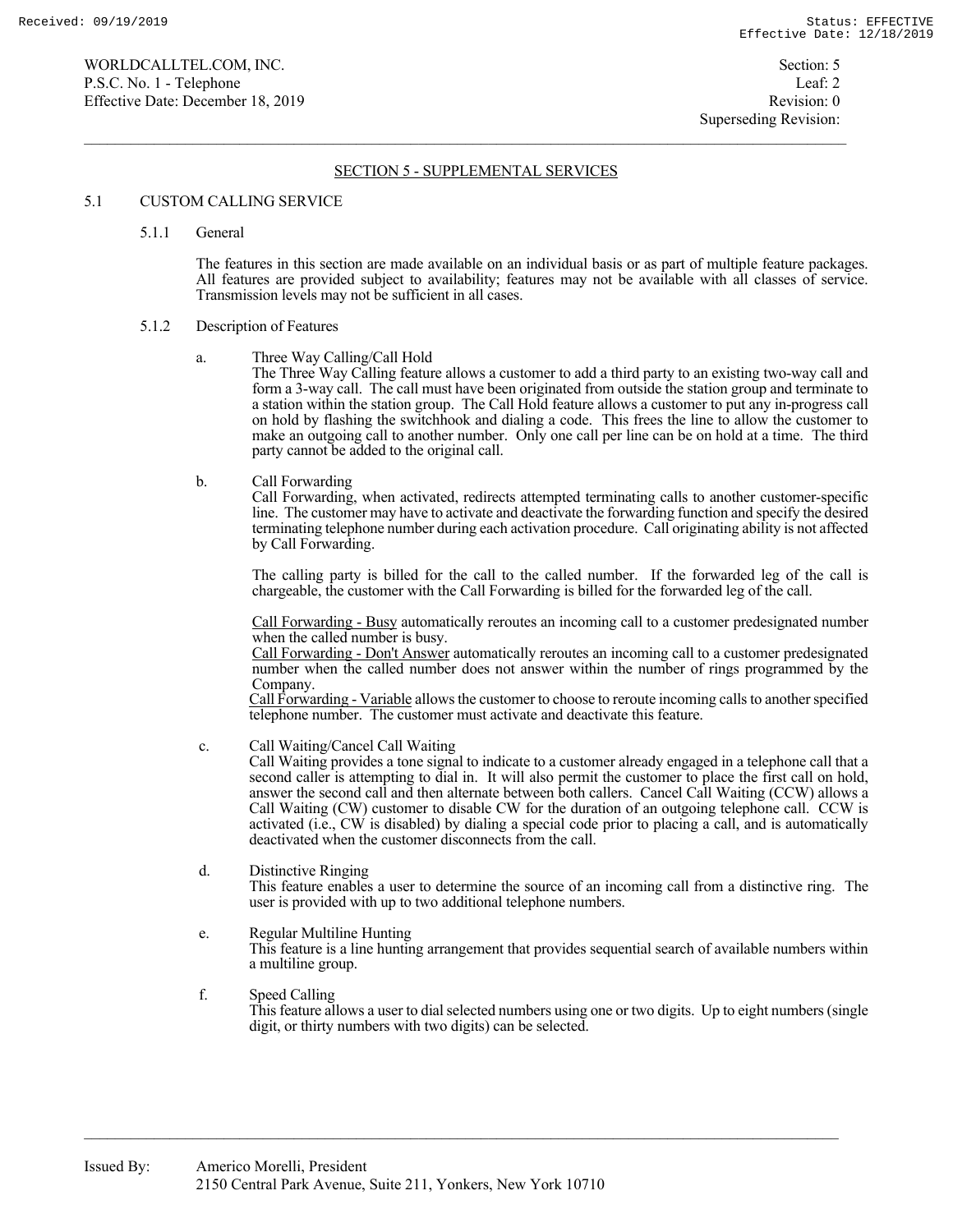## 5.1 CUSTOM CALLING SERVICE (cont'd)

#### 5.1.3 Rates and Charges

a. Monthly Rates

 Maximum and minimum rates for this service are located in Section 6, Residential Network Switched Service, and Section 7, Business Network Switched Service.

b. Connection Charges

 Connection charges may apply when a customer requests connection to one or more custom calling features. Orders requested for the same customer account made at the same time for the same premises will be considered one request. These charges may not apply if the features are ordered at the same time as other work for the same customer account at the same premises.

 Minimum: \$00.00 Maximum: \$30.00

c. Trial Period

 The Company may elect to offer a free or reduced rate trial of any new custom calling feature(s) to prospective customers within 90 days of the establishment of the new feature. See 5.4, Service and Promotional Trials, below.

# 5.2 CLASS SERVICES

5.2.1 General

 The features in this section are made available on an individual basis or as part of multiple feature packages. All features are provided subject to availability; features may not be available with all CLASS services. Transmission levels may not be sufficient in all cases.

#### 5.2.2 Description of Features

a. Call ID

 The Call ID feature allows a customer to see a caller's name and number previewed on a display screen before the call is answered allowing a customer to prioritize and or screen incoming calls. Call ID records the name, number, date and time of each incoming call - including calls that aren't answered by the customer. Call ID service requires the use of specialized CPE not provided by the company. It is the responsibility of the customer to provide the necessary CPE.

b. Automatic Redial

 The Automatic Redial feature allows a customer to automatically redial the last number dialed. This is accomplished by the customer activating a code. The network periodically tests the busy/free status of the called line for up to 30 minutes until both lines are found free and then redials the call for the customer.

 The Automatic Redial feature also allows customers, having reached a busy number, to dial a code before hanging up. Automatic Redial feature then continues to try the busy number for up to 30 minutes until it becomes free. Once the busy line is free the call is automatically redialed and the customer is notified of the connected call via a distinctive ring.

The following types of calls cannot be Automatically Redialed:

- 1. Calls to 800 Service numbers<br>2. Calls to 900 Service numbers
- 2. Calls to 900 Service numbers<br>3. Calls preceded by an interexce
- Calls preceded by an interexchange carrier access code
- 4. International Direct Distance Dialed calls
- 5. Calls to Directory Assistance
- 6. Calls to 911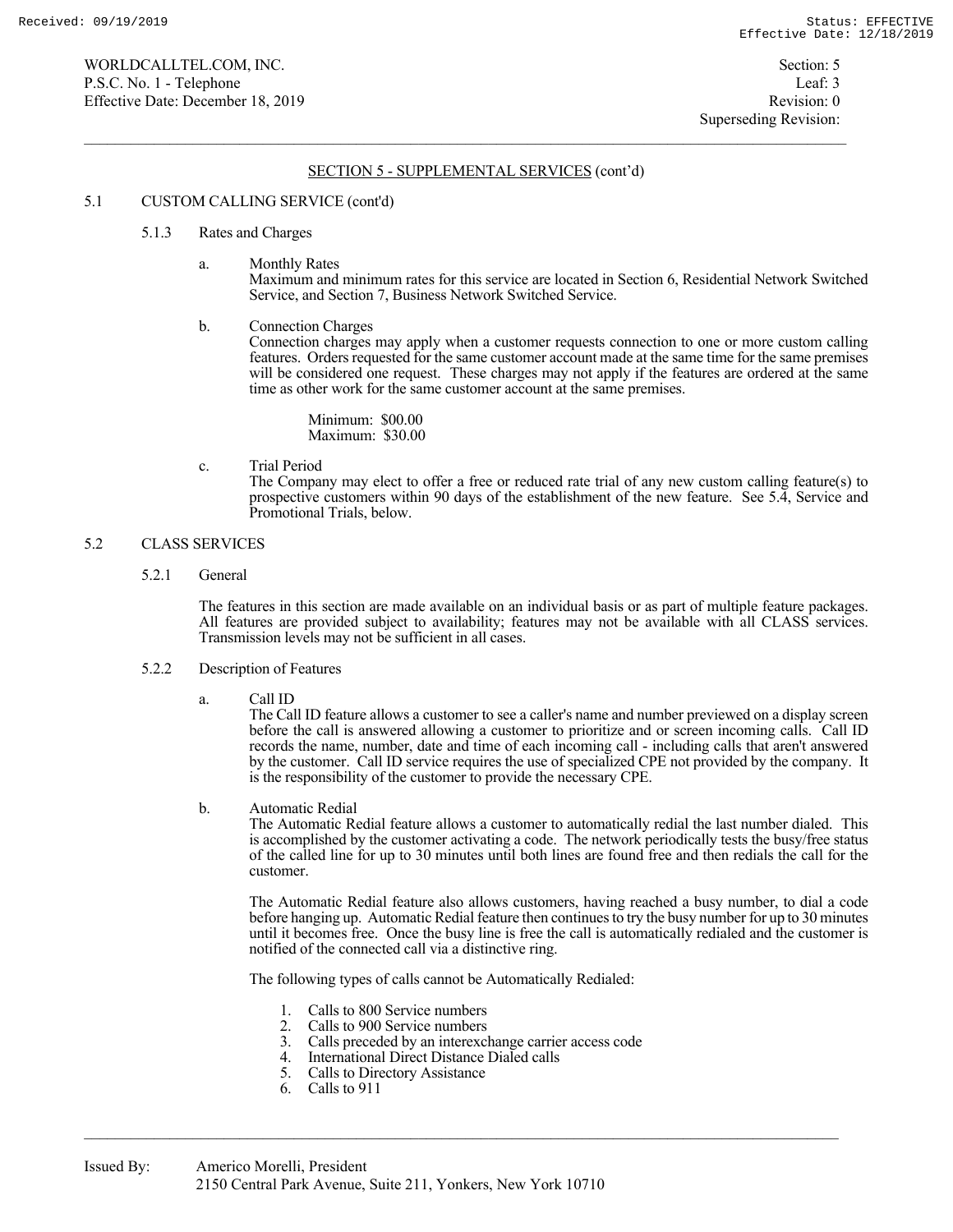## 5.2 CLASS SERVICES (cont'd)

- 5.2.2 Description of Features (cont'd)
	- c. Automatic Recall

 The Automatic Recall stores the number of the most recent incoming call (including unanswered incoming calls) to a customer's number. This allows a customer to dial back any missed or unanswered telephone calls.

d. Customer Originated Trace

 Customer Originated Trace allows customers to key in a code that alerts the network to trace the last call received. The traced telephone number is automatically sent to the company for storage for a limited amount of time and is retrievable by legally constituted authorities upon proper request by them. By contacting the company the customer can use this application to combat nuisance calls.

#### 5.2.3 Rates and Charges

a. Monthly Rates

 Maximum and minimum rates for this service are located in Section 6, Residential Network Switched Service, and Section 7, Business Network Switched Service.

b. Connection Charges

 Connection charges may apply when a customer requests connection to one or more features. Orders requested for the same customer account made at the same time for the same premises will be considered one request. These charges may not apply if the features are ordered at the same time as other work for the same customer account at the same premises.

 Minimum: \$0.00 Maximum: \$30.00

c. Trial Period

 The Company may elect to offer a free or reduced rate trial of any new CLASS feature(s) to prospective customers within 90 days of the establishment of the new feature. See 5.4, Service and Promotional Trials, below.

## 5.3 CENTREX SERVICE FEATURES

5.3.1 General

 The features in this section are made available on an individual basis or as part of multiple feature packages. All features are provided subject to availability; features may not be available with all classes of service. Transmission levels may not be sufficient in all cases.

- 5.3.2 Description of Features
	- a. Call Transfer All Calls Call Transfer allows a station user to transfer an established call to another station. The station from which the call is transferred will be assessed any long distance charges incurred as a result of the transfer.
		- b. Directed Call Pickup with Barge-In This feature answers calls directed to a specific line from any other telephone line in the user group.
		- c. Directed Call Pickup without Barge-In This feature is identical to the Directed Call Pickup with Barge-In except, if the line being picked up has already been answered, the party dialing the pickup code is routed to reorder (i.e., fast busy) rather than permitted to barge in on the established connection and create a three-way call.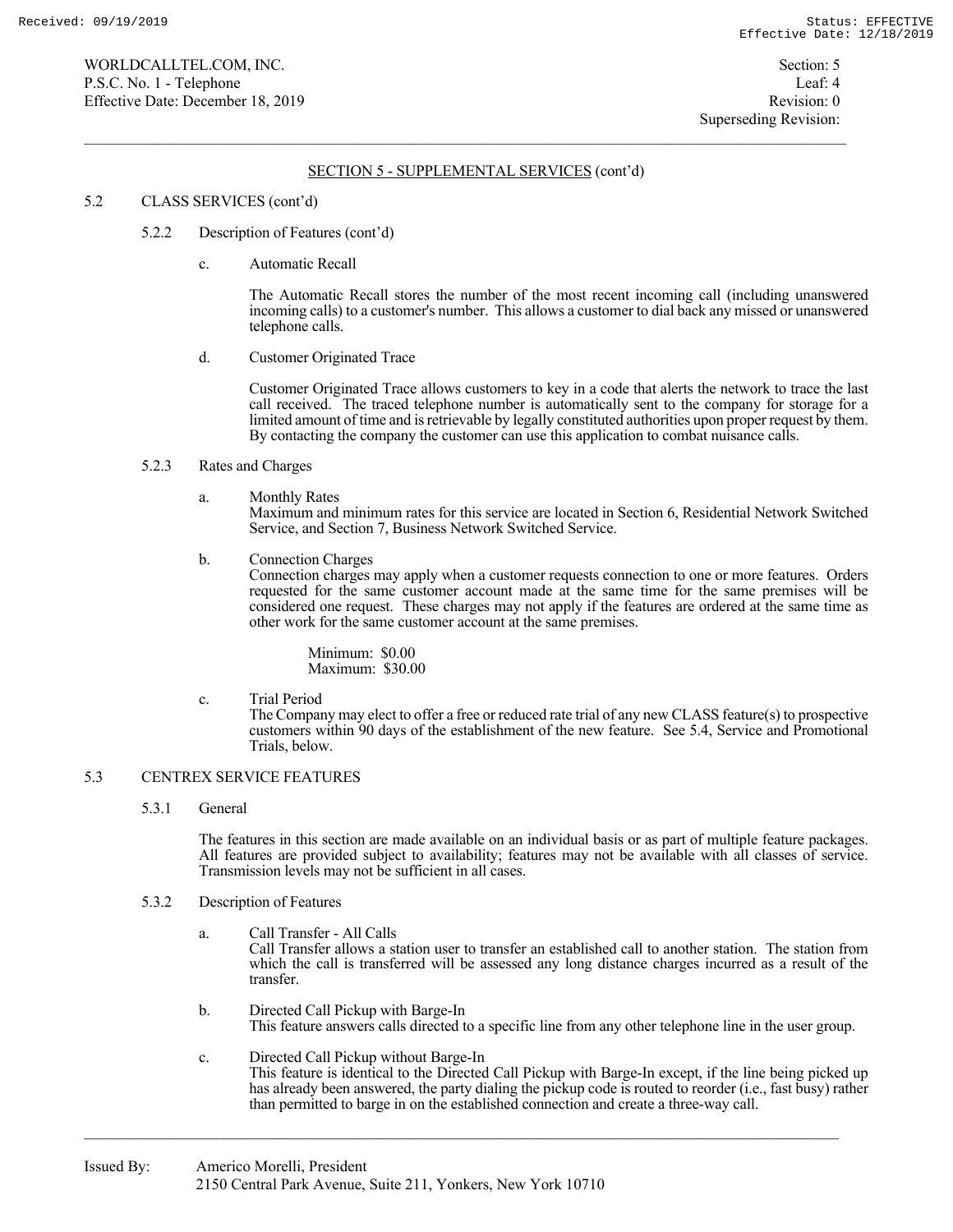## 5.3 CENTREX SERVICE FEATURES (cont'd)

- 5.3.2 Description of Features (cont'd)
	- d. Circular Hunting

 This feature (similar to regular hunting) is a line hunting arrangement that allows all lines in a multiline hunt group (MLHG) to be tested for busy, regardless of the point of entry into the group. When a call is to a line in a MLHG, a regular hunt is performed starting at the station associated with the dialed number. It continues to the last station in the MLHG, then proceeds to the first station in the group and continues to hunt sequentially through the remaining lines in the group. Busy tone is returned if the original called station is reached without finding a station that is idle.

- e. Account Codes This feature adds an account number (code) to an Automatic Message Accounting (AMA) and/or Message Detail Recording (MDR) record for assigning customer charges. The number of digits in a customer's account code group will be defined by the Company.
- f. Terminal Group and Station Restriction This feature defines a station's network access capability either individually within a Centrex group or for the group as a whole. It defines the Centrex group and what level of access a station will have; i.e., intragroup only, toll restriction, etc.

#### 5.3.3 Rates and Charges

- a. Monthly Rates Maximum and minimum rates for this service are located in Section 6, Residential Network Switched Service, and Section 7, Business Network Switched Service.
- b. Connection Charges

 Connection charges may apply when a customer requests connection to one or more features. Orders requested for the same customer account made at the same time for the same premises will be considered one request. These charges may not apply if the features are ordered at the same time as other work for the same customer account at the same premises.

> Minimum: \$0.00 Maximum: \$30.00

c. Trial Period

 The Company may elect to offer a free or reduced rate trial of any new Centrex feature(s) to prospective customers within 90 days of the establishment of the new feature. See 5.4, Service and Promotional Trials, below.

# 5.4 SERVICE AND PROMOTIONAL TRIALS

5.4.1 General

 The Company may establish temporary promotional programs wherein it may waive or reduce nonrecurring or recurring charges, to introduce a present or potential customer to a service not previously subscribed to by the customer.

- 5.4.2 Regulations
	- a. Appropriate notification of the Trial will be made to all eligible customers and to the Commission. Appropriate notification may include direct mail, bill inserts, broadcast or print media, direct contact or other comparable means of notification.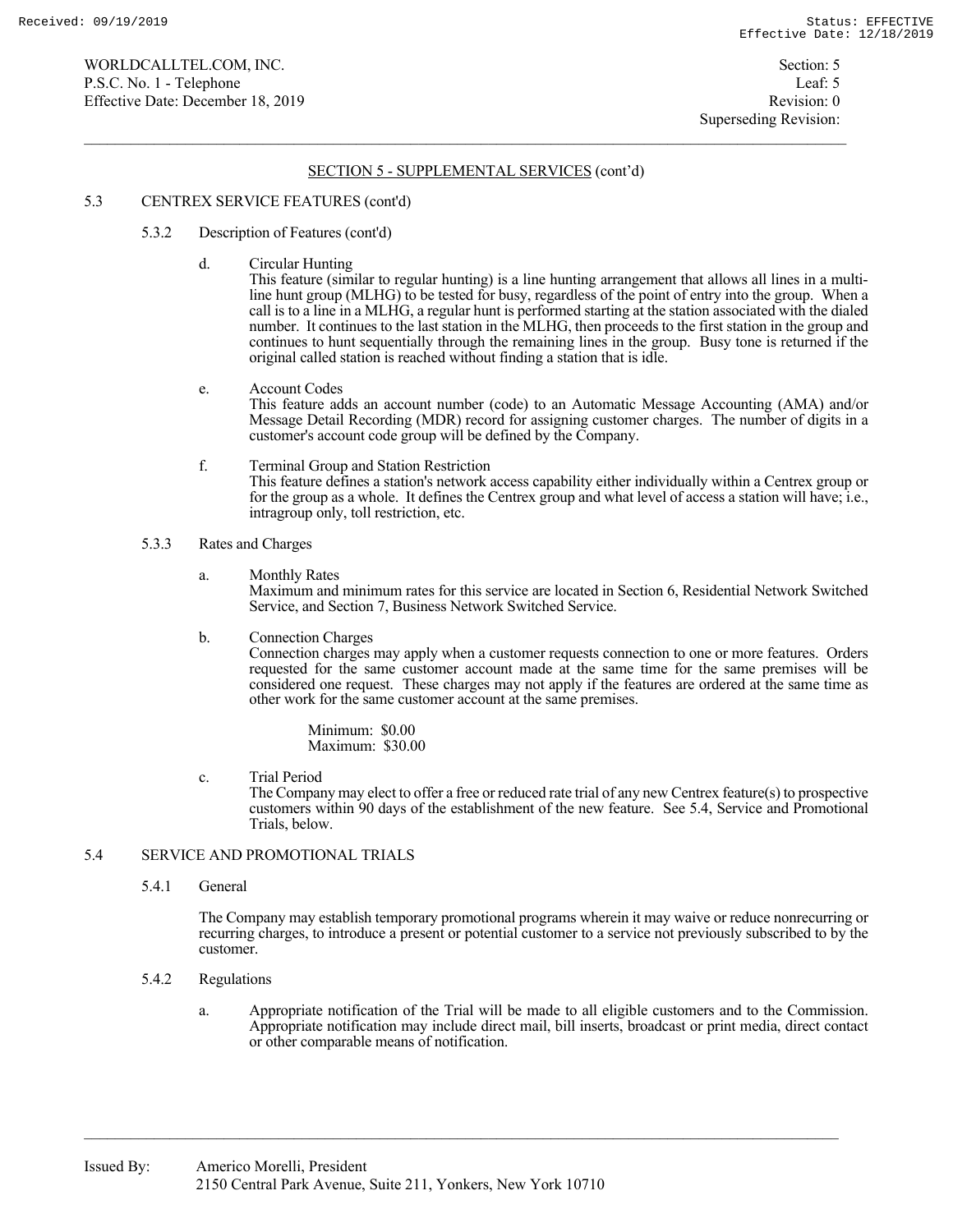# 5.4 SERVICE AND PROMOTIONAL TRIALS (cont'd)

- 5.4.2 Regulations (cont'd)
	- b. During a Service Trial, the service(s) is provided automatically to all eligible customers, except those customers who choose not to participate. Customers will be offered the opportunity to decline the trial service both in advance and during the trial. A customer can request that the designated service be removed at any time during the trial and not be billed a recurring charge for the period that the feature was in place. At the end of the trial, customers that do not contact the Company to indicate they wish to retain the service will be disconnected from the service at no charge.
	- c. During a Promotional Trial, the service is provided to all eligible customers who ask to participate. Customers will be notified in advance of the opportunity to receive the service in the trial for free. A customer can request that the service be removed at any time during the trial and not be billed a recurring charge for the period that the service was in place. At the end of the trial, customers that do not contact the Company will be disconnected from the service.
	- d. Customers can subscribe to any service listed as part of a Promotional Trial and not be billed the normal Connection Charge. The offering of this trial period option is limited in that a service may be tried only once per customer, per premises.
	- e. The Company retains the right to limit the size and scope of a Promotional Trial.

# 5.5 BUSY VERIFICATION AND INTERRUPT SERVICE

5.5.1 General

 Upon request of a calling party, the Company will verify a busy condition on a called line. An operator will determine if the line is clear or in use and report to the calling party. In addition, the operator will intercept an existing call on the called line if the calling party indicates an emergency and requests interruption.

- 5.5.2 Rate Application
	- a. A Verification Charge will apply when:
		- 1. The operator verifies that the line is busy with a call in progress, or
		- 2. The operator verifies that the line is available for incoming calls.
	- b. Both a Verification Charge and an Interrupt Charge will apply when the operator verifies that a called number is busy with a call in progress and the customer requests interruption. The operator will interrupt the call advising the called party of the name of the calling party and the called party will determine whether to accept the interrupt call. Charges will apply whether or not the called party accepts the interruption.
	- c. No charge will apply when the calling party advises that the call is from an official public emergency agency.
- 5.5.3 Rates

|                                   | Minimum | Maximum |
|-----------------------------------|---------|---------|
| Verification Charge, each request | \$1.00  | \$5.00  |
| Interrupt Charge, each request    | \$1.00  | \$5.00  |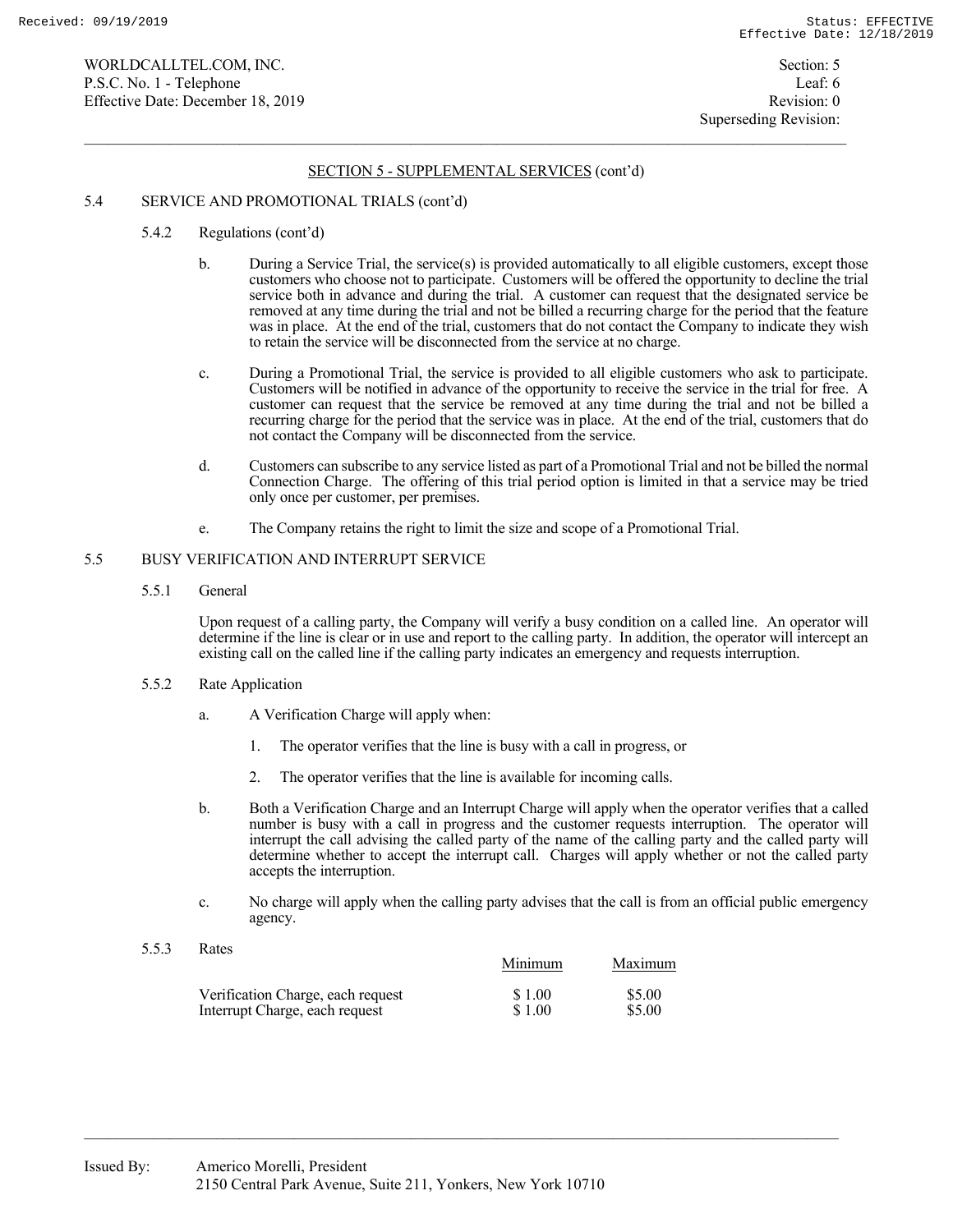## 5.6 TRAP CIRCUIT SERVICE

#### 5.6.1 General

 Trap Circuit Service is designed to allow the customer to control the release of an incoming call so that in situations involving emergency or nuisance calls, calls may be held and traced.

#### 5.6.2 Regulations

- a. This service is provided when there is a continuing requirement for the identification of the calling party in cases involving nuisance calls or emergency situations or other situations involving law enforcement or public safety.
- b. The customer shall be required to sign a written request for this service. By signing the request the customer shall release the Company from any liability, and the customer agrees to indemnify and hold the Company harmless from any liability it may incur in providing this service. The Company may require the recommendation of an appropriate law enforcement agency prior to providing this service. Any information obtained by the Company in the tracing of a call will be provided only to the law enforcement agency designated. The only exception to this will be emergency situations such as fire, serious illness or other similar situations, in which case the appropriate agency will be notified.
- c. The equipment required to provide this service cannot be operated in all central offices. The service is restricted to locations where facilities permit.
- d. The Company makes no guarantee concerning the tracing and identification of any call when the service is provided. The Company will furnish the service only on the express condition that no liability shall attach to it for any reason arising out of the provision of the service.
- 5.6.3 Rates

| request.<br><u>var</u><br>51 | W. | .00<br>"<br>. . | ™uun. | 00<br>m |
|------------------------------|----|-----------------|-------|---------|
|------------------------------|----|-----------------|-------|---------|

## 5.7 DIRECTORY ASSISTANCE SERVICE

5.7.1 General

 A customer may obtain assistance, for a charge, in determining a telephone number by dialing Directory Assistance Service. A customer can also receive assistance by writing the Company with a list of names and addresses for which telephone numbers are desired.

5.7.2 Regulations

 A Directory Assistance Charge applies for each telephone number, area code, and/or general information requested from the Directory Assistance operator except as follows:

- a. Calls from coin telephones, including COCOTS.
- b. Requests for telephone numbers of non-published service.
- c. Requests in which the Directory Assistance operator provides an incorrect number. The customer must inform the Company of the error in order to receive credit.
- d. Requests from individuals with certified visual or physical handicaps in which the handicap prevents the use of a local directory. Individuals must be certified in accordance with the terms outlined under "Handicapped Person" in Section 10 of this Tariff, up to a maximum of 50 requests per month.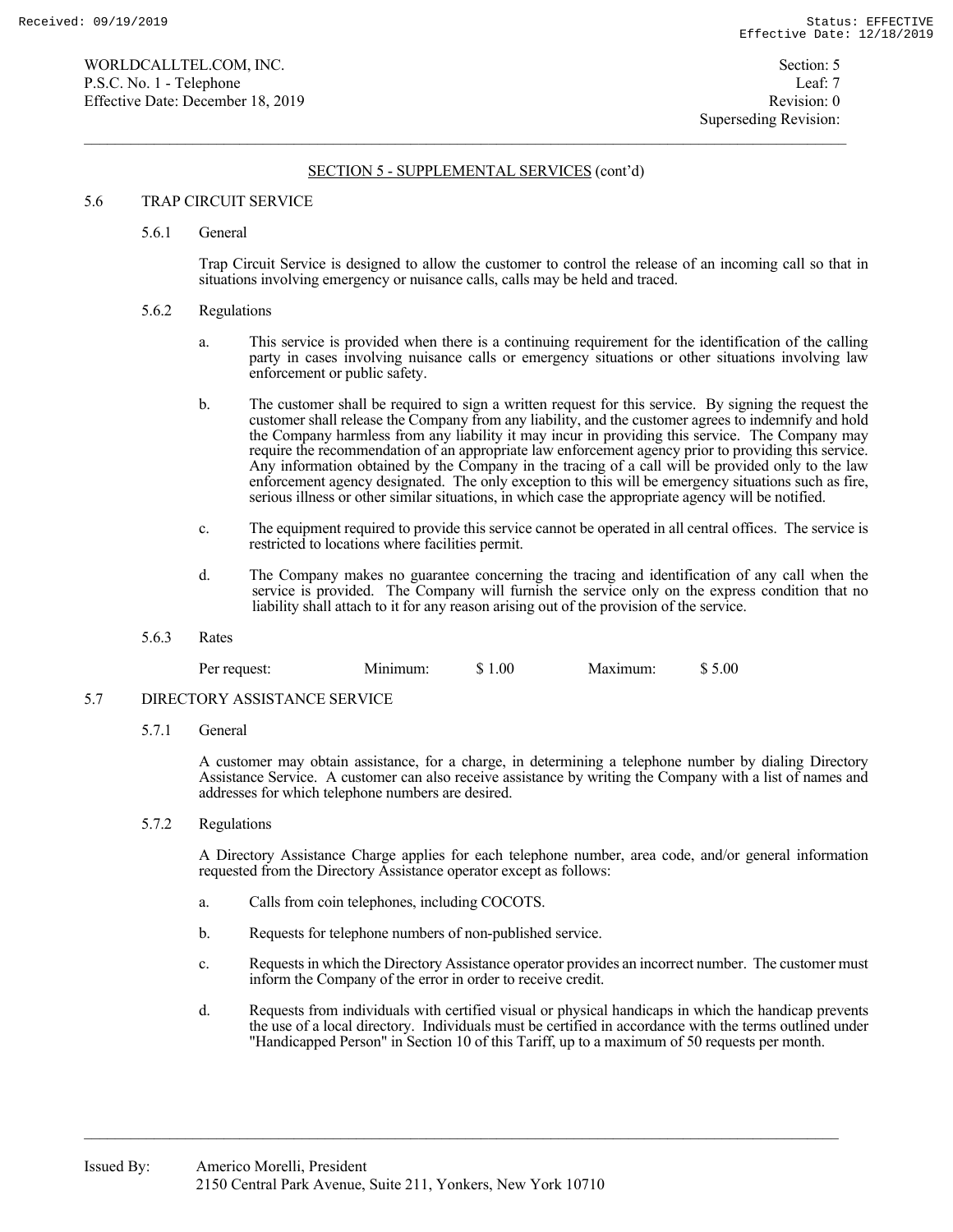### 5.7 DIRECTORY ASSISTANCE SERVICE (cont'd)

5.7.3 Rates

 Unless one of the exceptions listed above applies, the charges as shown below apply for each request made to the Directory Assistance operator:

| Minimum: | \$0.00 |
|----------|--------|
| Maximum: | \$1.00 |

# 5.8 LOCAL OPERATOR SERVICE

 Local calls may be completed or billed with the live or mechanical assistance by the Company's operator center. Calls may be billed collect to the called party, to an authorized 3rd party number, to the originating line, or to a valid authorized calling card. Local calls may be placed on a station-to-station basis or to a specified party (see Person to Person), or designated alternate. Usage charges for local operator assisted calls are those usage charges that would normally apply to the calling party's service. Where no local charge applies (flat rate service), the usage charge is \$0.00. In addition to usage charges, an operator assistance charge applies to each call:

|                                      | Minimum | Maximum |
|--------------------------------------|---------|---------|
| Local Operator Assistance, per call: | \$0.00  | \$1.00  |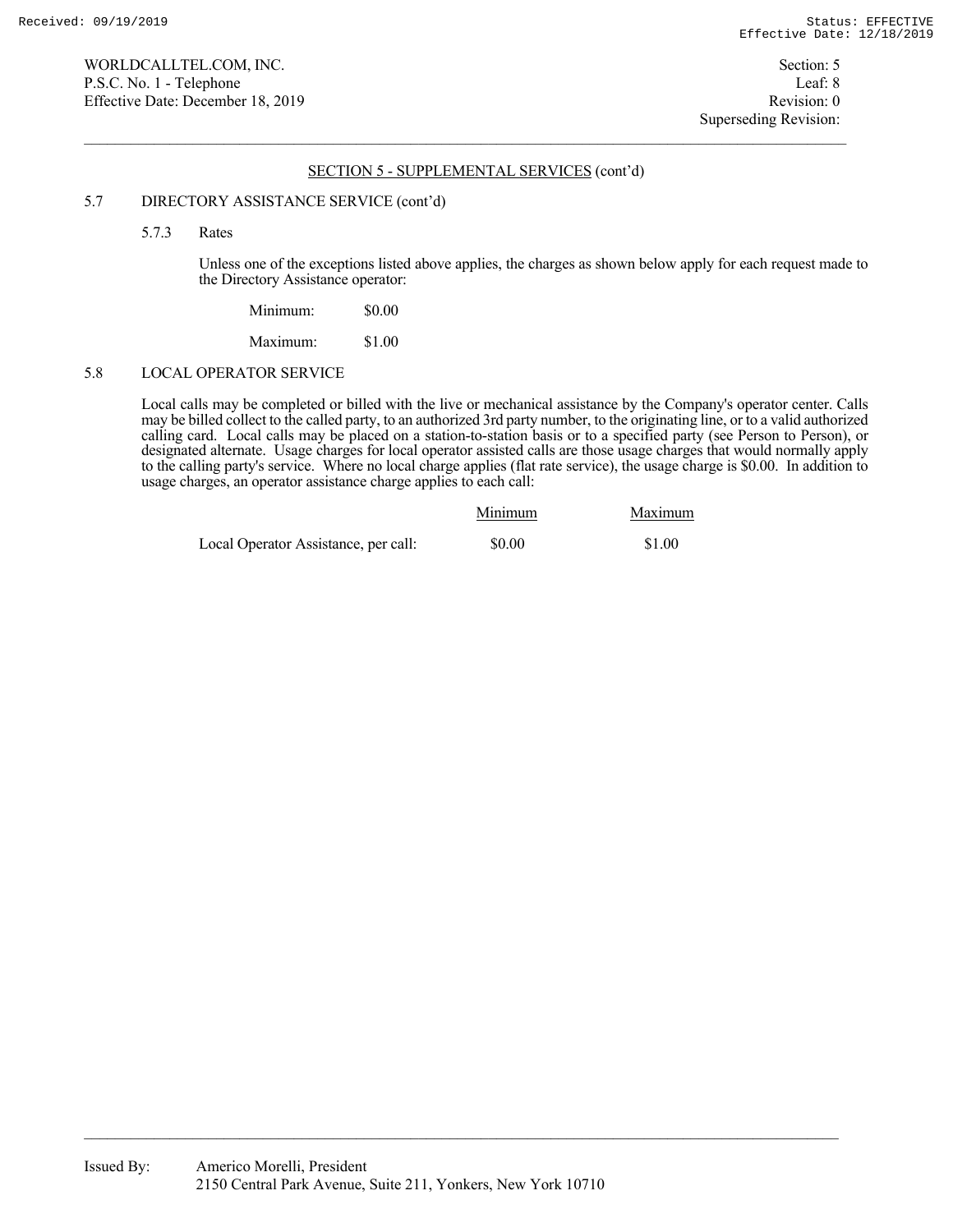## 5.9 BLOCKING SERVICE

# 5.9.1 General

 Blocking service is a feature that permits customers to restrict access from their telephone line to various discretionary services. The following blocking options are available to residential and business customers:

- a. 900, 700 Blocking allows the subscriber to block all calls beginning with the 900 and 700 prefixes  $(i.e. 900-XXX-XXXX)$  from being placed.
- b. 976 Central Office Code Blocking allows the subscriber to block placement of all calls to numbers with a 976 central office code (i.e. XXX-976-XXXX).
- c. Third Number Billed and Collect Call Restriction provides the subscriber with a method of denying all third number billed and collect calls to a specific telephone number provided the transmitting operator checks their validation data base.
- d. Toll Restriction (1+ and 0+ Blocking) provides the subscriber with local dialing capabilities but blocks any customer-dialed call that has a long distance charge associated with it. Toll Restriction will not block the following types of calls: 911 (Emergency), 1 + 800 (Toll Free), and operator assisted toll calls.
- e. Toll Restriction Plus provides subscribers with Toll Restriction, as described in 1.d. of this Section, and blocking of 411 calls.
- f. Direct Inward Dialing Blocking (Third Party and Collect Call) provides business customers who subscribe to DID service to have Third Party and Collect Call Blocking on the number ranges provided by the Company.

## 5.9.2 Regulations

- a. The Company will not be liable for any charge incurred when any long distance carrier or alternative operator service provider accepts third number billed or collect calls.
- b. Blocking Service is available where equipment and facilities permit.

## 5.9.3 Rates and Charges

a. Recurring and Nonrecurring Charges

 The following rates and charges are in addition to all other applicable rates and charges for the facilities furnished.

|                                               | Nonrecurring Charge |                   |
|-----------------------------------------------|---------------------|-------------------|
| 900 and 700 Blocking                          | Minimum             | Maximum           |
| - Residential<br>- Business (up to 200 lines) | \$0.00<br>\$0.00    | \$0.00<br>\$10.00 |
| 976 Central Office Code Blocking              |                     |                   |
| - Residential<br>- Business (up to 200 lines) | \$0.00<br>\$0.00    | \$0.00<br>\$10.00 |

 The nonrecurring charge for initial request of one and two-line business customers is waived for 90 days from the customer's service establishment date.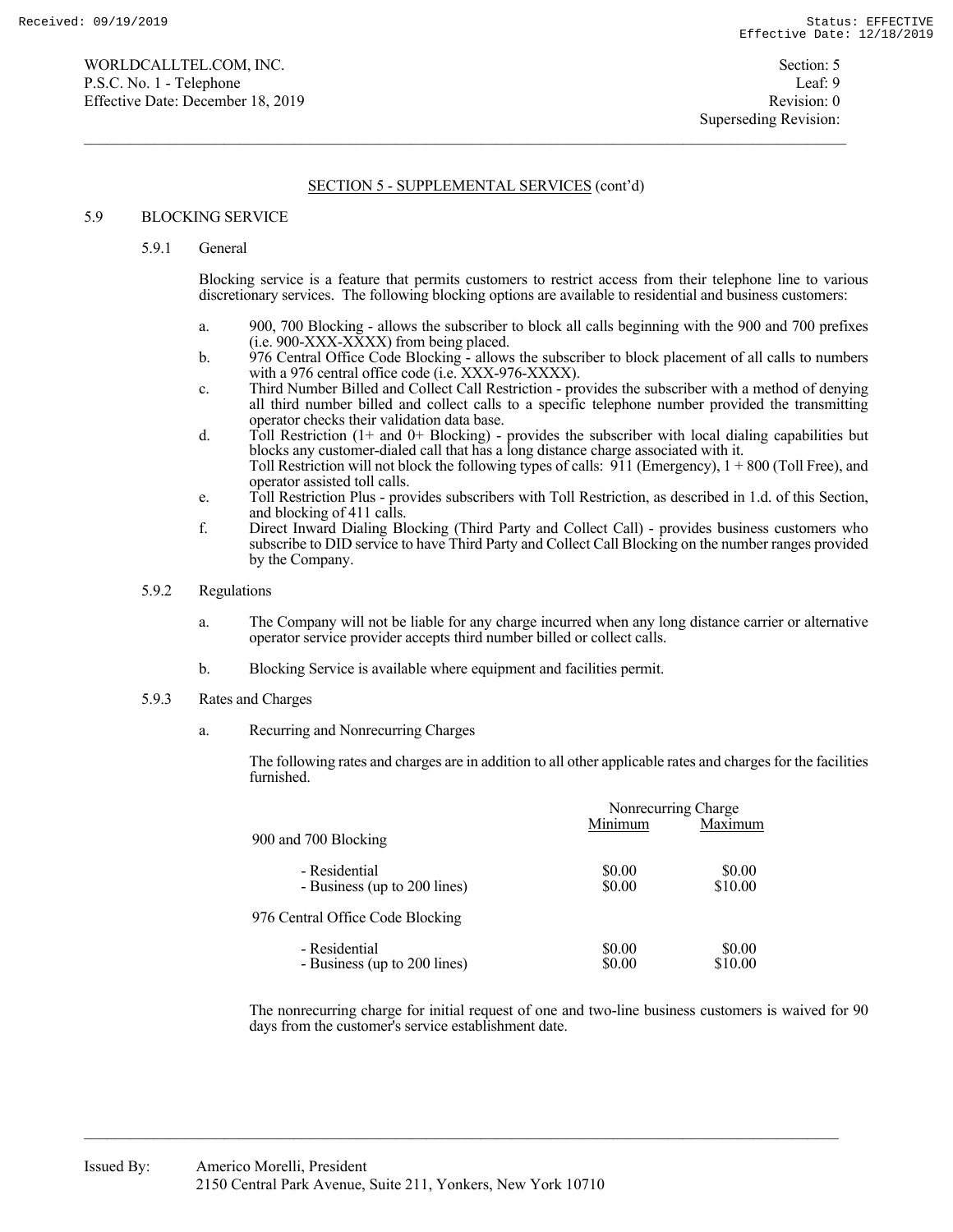# 5.9 BLOCKING SERVICE, (cont'd)

## 5.9.3 Rates and Charges (cont'd)

# a. Recurring and Nonrecurring Charges (cont'd)

|                                                                  |                  | Monthly Charges    |  |
|------------------------------------------------------------------|------------------|--------------------|--|
| Third Number Billed and<br>Collect Call Restriction              | Minimum          | Maximum            |  |
| - Residential<br>- Business (up to 200 lines)                    | \$0.00<br>\$0.00 | \$5.00<br>\$5.00   |  |
| <b>Toll Restriction</b>                                          |                  |                    |  |
| - Residential<br>- Business (up to 200 lines)                    | \$0.00<br>\$0.00 | \$5.00<br>\$5.00   |  |
| <b>Toll Restriction Plus</b>                                     |                  |                    |  |
| - Residential<br>- Business (up to 200 lines)                    | \$0.00<br>\$0.00 | \$5.00<br>\$10.00  |  |
| Direct Inward Dialing Blocking<br>(Third Party and Collect Call) |                  |                    |  |
| - Initial Activation<br>- Subsequent Activation (per line)       | \$0.00<br>\$0.00 | \$50.00<br>\$10.00 |  |

- b. Pricing for Blocking Service for a business customer with more than 200 lines will be based on the costs incurred by Company to provide the service.
- c. Connection charges apply as specified in Section 3 of this tariff.

# 5.10 CUSTOMIZED NUMBER SERVICE

## 5.10.1 General

- a. Customized Number Service allows a customer to order a specified telephone number rather than the next available number.
- b. Customized Number Service is furnished subject to the availability of facilities and requested telephone numbers.
- c. The Company will not be responsible for the manner in which Customized Numbers are used for marketing purposes by the customer.
- d. When a new customer assumes an existing service which includes Customized Number Service, the new customer may keep the Customized Number, at the tariffed rate, with the written consent of the Company and the former customer.